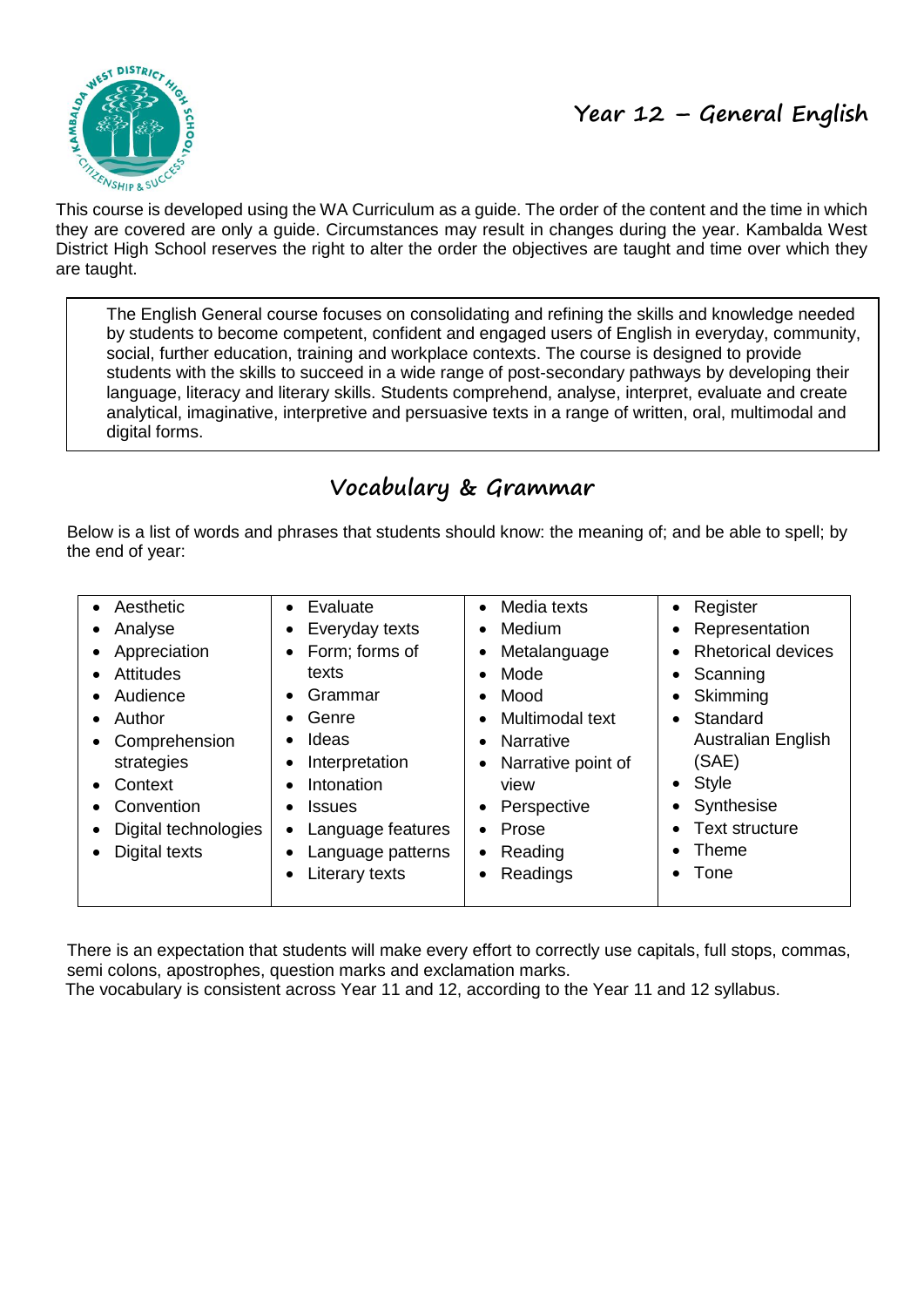# **Topics**

The Year 12 syllabus is divided into two units (Unit 3 and 4) which are delivered as a pair. The course aims to develop students' ability to:

- Understand and appreciate different uses of language
- Use and apply language and information effectively, confidently and creatively in vocational, community and academic contexts and enhance their broader communication skills
- Understand the ways in which text structure, stylistic features and register combine to make meaning and influence responses
- Be proficient and comprehending and creating a range of written, oral and digital forms

These areas of knowledge, understanding and skills are assessed in the two units:

### Unit 3

Unit 3 focuses on exploring different perspectives presented in a range of texts and contexts. Students:

- explore attitudes, text structures and language features to understand a text's meaning and purpose
- examine relationships between context, purpose and audience in different language modes and types of texts, and their impact on meaning
- consider how perspectives and values are presented in texts to influence specific audiences
- develop and justify their own interpretations when responding to texts
- learn how to communicate logically, persuasively and imaginatively in different contexts, for different purposes, using a variety of types of texts.

#### **Unit 4**

Unit 4 focuses on community, local or global issues and ideas presented in texts and on developing students' reasoned responses to them. Students:

- explore how ideas, attitudes and values are presented by synthesising information from a range of sources to develop independent perspectives
- analyse the ways in which authors influence and position audiences
- investigate differing perspectives and develop reasoned responses to these in a range of text forms for a variety of audiences
- construct and clearly express coherent, logical and sustained arguments and demonstrate an understanding of purpose, audience and context
- consider intended purpose and audience response when creating their own persuasive, analytical, imaginative, and interpretive texts.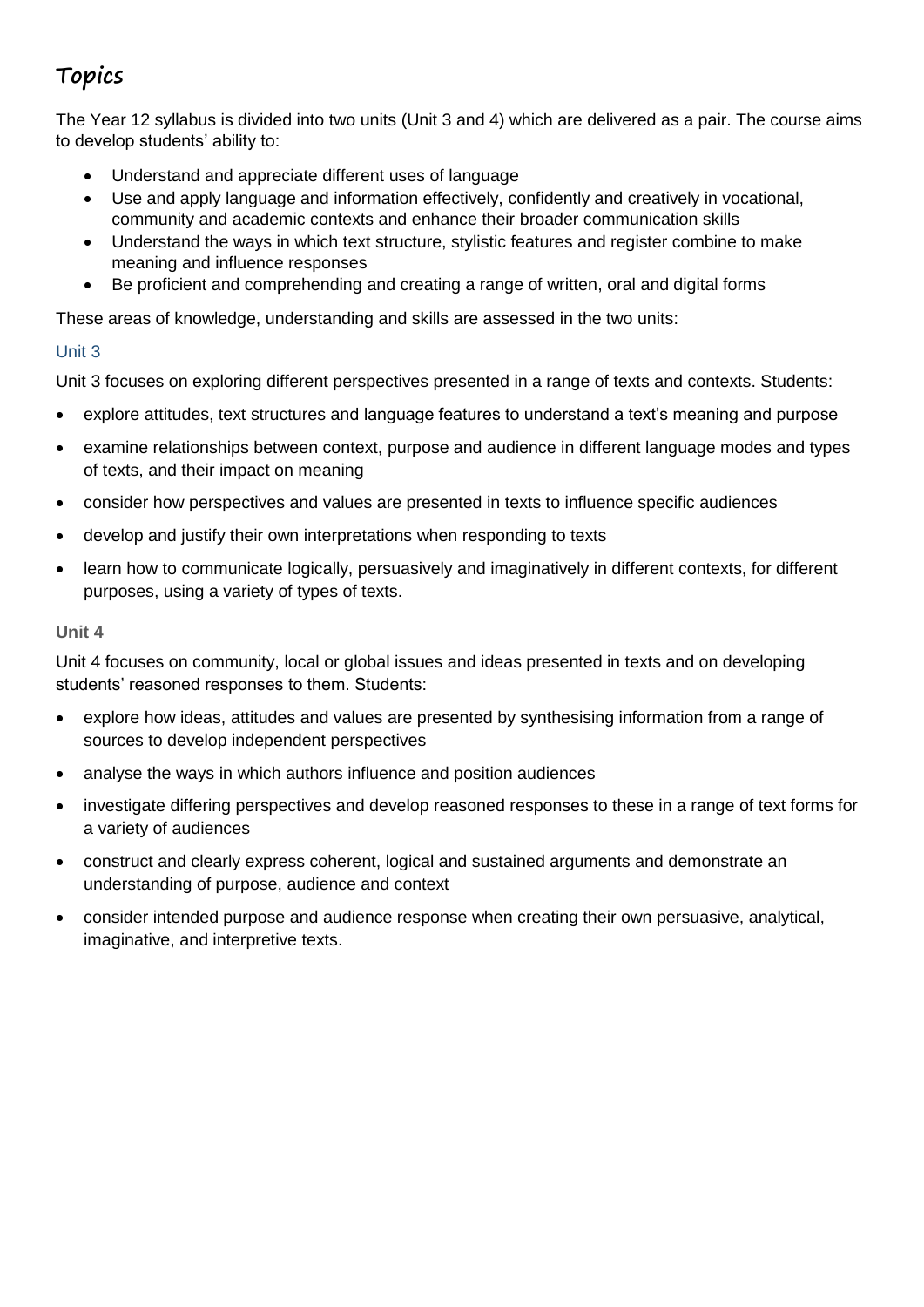## **COURSE OUTLINE 2022 GENERAL ENGLISH YEAR 12**



### **Semester 1 – UNIT 3**

| Week               | Topics/Syllabus                                                                                                                                                                                                                                                                                                                                                                                                                                                                                                                                                                                                                                                                                                                                                                                            | Assessment                                                                                                                                                                                                                                                                                                                                                                                                                                                                                                                                                                                                                                                                                       | <b>Resources</b>                                                                                                                                                |  |  |
|--------------------|------------------------------------------------------------------------------------------------------------------------------------------------------------------------------------------------------------------------------------------------------------------------------------------------------------------------------------------------------------------------------------------------------------------------------------------------------------------------------------------------------------------------------------------------------------------------------------------------------------------------------------------------------------------------------------------------------------------------------------------------------------------------------------------------------------|--------------------------------------------------------------------------------------------------------------------------------------------------------------------------------------------------------------------------------------------------------------------------------------------------------------------------------------------------------------------------------------------------------------------------------------------------------------------------------------------------------------------------------------------------------------------------------------------------------------------------------------------------------------------------------------------------|-----------------------------------------------------------------------------------------------------------------------------------------------------------------|--|--|
|                    | Term 1                                                                                                                                                                                                                                                                                                                                                                                                                                                                                                                                                                                                                                                                                                                                                                                                     |                                                                                                                                                                                                                                                                                                                                                                                                                                                                                                                                                                                                                                                                                                  |                                                                                                                                                                 |  |  |
| Term<br>1<br>wk1-6 | Task 1: Shark Attack (10%)<br>Students will investigate the issue of shark<br>attacks in Australia and how they are perceived<br>overseas<br>Identify facts, opinions, supporting<br>$\bullet$<br>evidence and bias/view Mick Fanning<br>Shark documentary if time.<br>Categorise and integrate ideas and<br>$\bullet$<br>evidence about specific issues<br>Investigate and synthesise ideas and<br>$\bullet$<br>collate appropriate information from a<br>range of source material<br>Express a logical viewpoint about an<br>idea, issue or event                                                                                                                                                                                                                                                        | Task 1: 10%<br>Responding: Produce a text that<br>explores the issue of shark<br>attacks in Australia. Incorporate<br>information from the studied<br>texts, as well as independent<br>research - and your own views.<br>Write for a water sports<br>magazine with an overseas<br>readership.<br>Set week 2<br>Due week 6                                                                                                                                                                                                                                                                                                                                                                        | Year 12<br><b>General Text</b><br><b>Book Chapter</b><br>5<br>Mick Fanning<br>documentary<br>Various media<br>articles                                          |  |  |
| $7 - 10$           | Task 2: Career Report (7.5%)<br>Students will select a career of their choice and<br>conduct research in preparation for constructing<br>a written report that details the various aspects<br>of this career such as qualifications and skills<br>required, promotional opportunities, positives<br>and negatives and special attributes required<br>Select text structures and language<br>features to communicate ideas and<br>information for different contexts and<br>purposes<br>Categorise and integrate ideas and<br>evidence<br>Use appropriate vocabulary, spelling and<br>sentence structure                                                                                                                                                                                                    | Task 2: 7.5%<br>Responding: Produce a report<br>that explores the various<br>aspects of a career of your<br>choice<br>Set week 7<br>Due week 1                                                                                                                                                                                                                                                                                                                                                                                                                                                                                                                                                   | Year 12<br>General<br><b>English Text</b><br>book Chapter<br>1 and 13<br>Various<br>websites such<br>as<br>outlook.com<br>that contain<br>career<br>information |  |  |
| Term <sub>2</sub>  |                                                                                                                                                                                                                                                                                                                                                                                                                                                                                                                                                                                                                                                                                                                                                                                                            |                                                                                                                                                                                                                                                                                                                                                                                                                                                                                                                                                                                                                                                                                                  |                                                                                                                                                                 |  |  |
| $1 - 4$            | Task 3: Suite of Business Documents (15%)<br>Students will explore the role of business<br>documents in running a business.<br>Consider the relationship between<br>context, purpose, and audience in<br>everyday and workplace texts<br>Consider the use of media, text<br>$\bullet$<br>structures and language features, for<br>example choice of colour and font in a<br>website.<br>Select text structures, language features<br>٠<br>and visual techniques to communicate<br>and present ideas and information for<br>different contexts and purposes<br>Use strategies for planning, drafting,<br>$\bullet$<br>revising and editing<br>Select text structures, language features<br>and visual techniques to communicate<br>and present ideas and information for<br>different contexts and purposes | <b>Task 3: Suite of Business</b><br>Documents (15%)<br>Task 3A: 5%<br>Responding: Explore a business<br>website<br>with<br>aim<br>the<br>0f<br>understanding operations of the<br>business, key features of the<br>website and strategies used to<br>appeal to the intended audience.<br>Answer a series of questions<br>based on the chosen website.<br>Task 3B: 7.5%<br>Creating: Develop a suite of<br>business documents (letter head,<br>business cards, documents to<br>explain<br>pricing<br>and<br>service<br>details) to support your real or<br>imagined enterprise.<br>Task 3C: 2.5%<br>Creating: In pairs, write and<br>respond to letters of complaint to<br>respective businesses. | Various<br>business<br>websites                                                                                                                                 |  |  |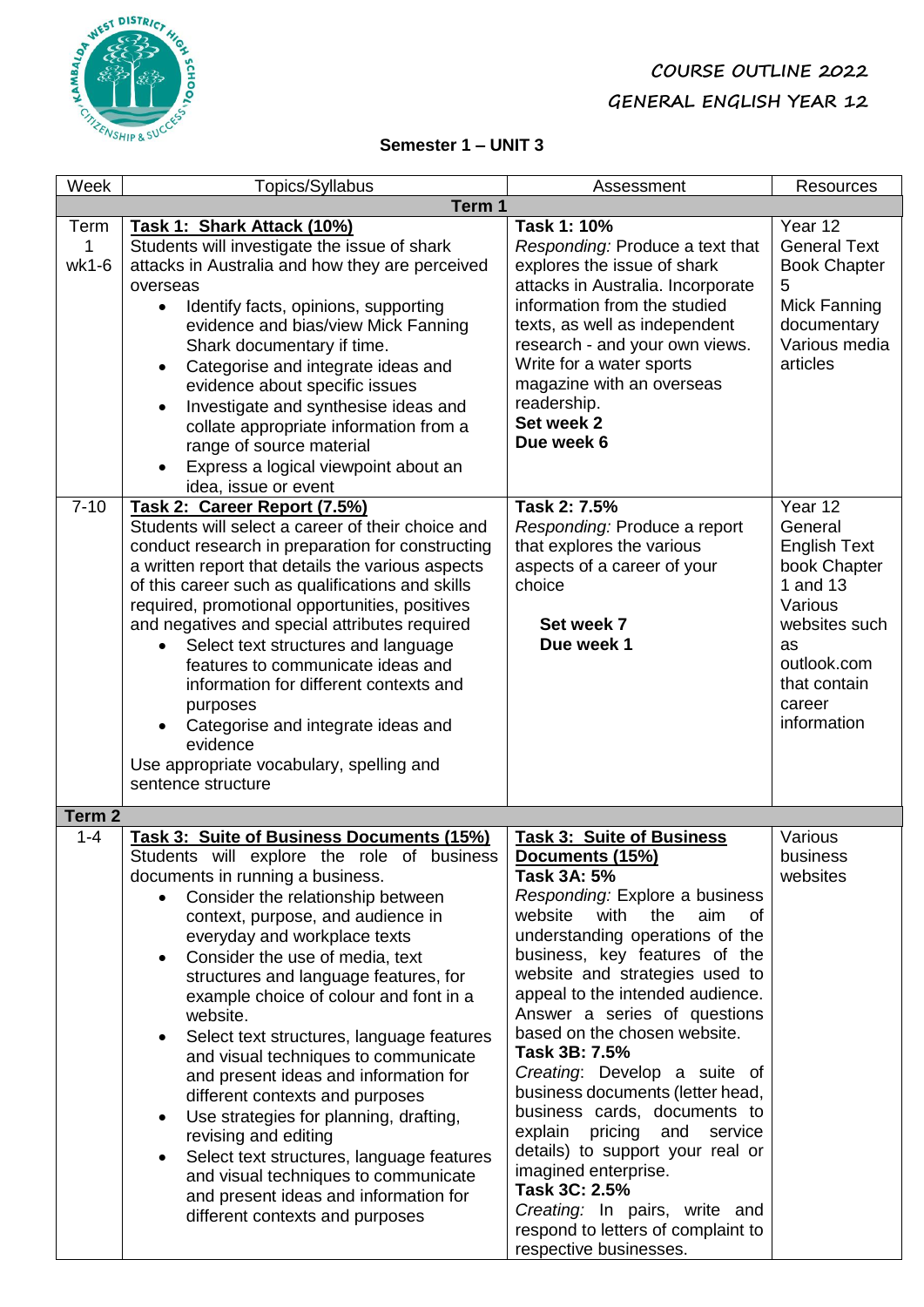|                                                                                                                                                                                                                                                                                                                                                                                                                                                                      | Use appropriate vocabulary, spelling and<br>$\bullet$<br>sentence structures. | Set week 1Due Week 4                                                                                                                                                                                                                                                                                          |                                                        |
|----------------------------------------------------------------------------------------------------------------------------------------------------------------------------------------------------------------------------------------------------------------------------------------------------------------------------------------------------------------------------------------------------------------------------------------------------------------------|-------------------------------------------------------------------------------|---------------------------------------------------------------------------------------------------------------------------------------------------------------------------------------------------------------------------------------------------------------------------------------------------------------|--------------------------------------------------------|
| $5-6$<br>Task 4: Cause Advertising (10%)<br>Students will examine advertising techniques in<br>preparation for creating their own advertisement<br>• Understand the way attitudes and values<br>are presented in texts<br>Explain how texts use language to<br>$\bullet$<br>appeal to the beliefs, attitudes and<br>values of an audience<br>Integrate text structures, language<br>$\bullet$<br>features and visual techniques to engage<br>and persuade audiences. |                                                                               | Task 4: 10%<br>Creating: Create an<br>advertisement for a cause or<br>your own business or an<br>imagined business, in a media<br>or text type of your choice.<br>Explain the strategy, target<br>audience, persuasive<br>techniques and why you think<br>they will be effective.<br>Set week 5<br>Due Week 6 | Resources:<br>Year 12 Text<br><b>Book Chapter</b><br>3 |
|                                                                                                                                                                                                                                                                                                                                                                                                                                                                      |                                                                               | <b>EST-Task 5 Externally Set</b><br>Task<br>Task 5: 15% Externally Set<br>Task.                                                                                                                                                                                                                               |                                                        |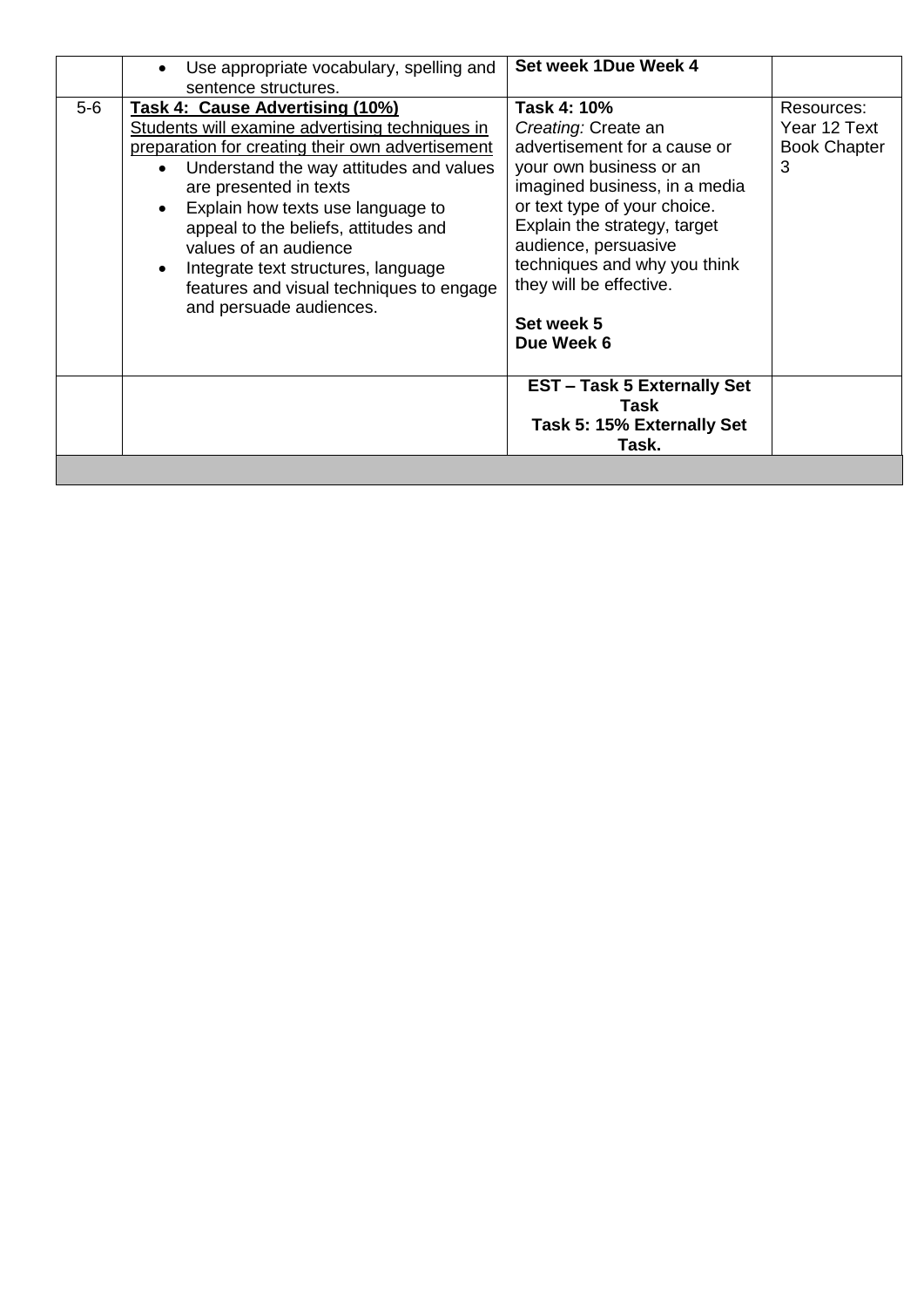| Week              | Topics/Syllabus                                                         | Assessment                                            | <b>Resources</b>                       |  |  |
|-------------------|-------------------------------------------------------------------------|-------------------------------------------------------|----------------------------------------|--|--|
| Term <sub>2</sub> |                                                                         |                                                       |                                        |  |  |
| $7 - 10$          | Task 6: Documentary - Environmental                                     | Task 6A: 2.5%                                         | Resources: Year                        |  |  |
|                   | <u>focus. (12.5%)</u>                                                   | Responding: Respond to a                              | 12 Text Book                           |  |  |
|                   | Student will view an environmental                                      | series of short answer                                | Chapter 9                              |  |  |
|                   | documentary in order to identify textual                                | questions that analyse an                             | Environment                            |  |  |
|                   | elements as well as understand an                                       | educational documentary,                              |                                        |  |  |
|                   | environmental issue.                                                    | identifying elements of                               |                                        |  |  |
|                   | Apply different viewing strategies                                      | filmmaking and explaining                             |                                        |  |  |
|                   | according to the nature of the task,                                    | how and why they are<br>used.                         |                                        |  |  |
|                   | gaining a broad overview, viewing                                       | Task 6B: 10%                                          |                                        |  |  |
|                   | for specific details and identifying<br>what the viewer already knows   | Creating: In groups of 3-4,                           |                                        |  |  |
|                   | about the topic                                                         | produce a short                                       |                                        |  |  |
|                   | Plan and carry out projects in small<br>$\bullet$                       | educational clip informing                            |                                        |  |  |
|                   | groups, sharing tasks and                                               | an audience about an                                  |                                        |  |  |
|                   | responsibilities                                                        | environmental issue.                                  |                                        |  |  |
|                   | Use and adapt text structures and                                       |                                                       |                                        |  |  |
|                   | language features to communicate                                        | Set week 7                                            |                                        |  |  |
|                   | ideas in a range of media                                               | Due week 10                                           |                                        |  |  |
|                   | Recognise when to work with others                                      |                                                       |                                        |  |  |
|                   | and when to work independently                                          |                                                       |                                        |  |  |
|                   | Term <sub>3</sub>                                                       |                                                       |                                        |  |  |
| $1 - 4$           | Task 7 : Novel Study - Jasper Jones<br>(10%)                            | Task 7: 10%<br>Response: Select four                  | <b>Resources: Year</b><br>12 Text book |  |  |
|                   | Consider how perspectives and<br>$\bullet$                              | topics from the list                                  | Chapter 8                              |  |  |
|                   | values are presented in texts                                           | provided and write a                                  |                                        |  |  |
|                   | through the use of media, text                                          | paragraph on each,                                    |                                        |  |  |
|                   | structures and language features                                        | explaining how textual                                |                                        |  |  |
|                   | Analyse issues and ideas in texts                                       | elements shape meaning                                |                                        |  |  |
|                   | and explain perspectives and                                            | in the text and influence                             |                                        |  |  |
|                   | implications                                                            | audience response.                                    |                                        |  |  |
|                   | Appreciate the use of narrative                                         |                                                       |                                        |  |  |
|                   | techniques                                                              | Set week 1                                            |                                        |  |  |
|                   | Express a logical point of view about                                   | Due Week 4                                            |                                        |  |  |
|                   | an idea, issue or event                                                 |                                                       |                                        |  |  |
| $5 - 8$           | Task 8: The Future - Short story study                                  | <b>Task 8A: 5%</b>                                    | <b>Resources: Year</b><br>12 Text Book |  |  |
|                   | <u>(12.5%)</u><br>Students will study a range of futuristic short       | Responding: Respond to a<br>set of questions based on | Chapter 6 and                          |  |  |
|                   | stories and will:                                                       | the given text.                                       | Chapter 12                             |  |  |
|                   |                                                                         | Task 8B: 7.5%                                         |                                        |  |  |
|                   | Apply different reading strategies                                      | Creating: Write a short                               |                                        |  |  |
|                   | Consider how attitudes and                                              | story set in the future that                          |                                        |  |  |
|                   | assumptions about community, local<br>or global issues are presented in | examines potential                                    |                                        |  |  |
|                   | texts                                                                   | changes that could occur                              |                                        |  |  |
|                   | Consider how some perspectives                                          | in society.                                           |                                        |  |  |
|                   | are privileged while others are                                         | Set week 5                                            |                                        |  |  |
|                   | marginalised                                                            | Due week 8                                            |                                        |  |  |
|                   | Determine the relevance of source                                       |                                                       |                                        |  |  |
|                   | material to the context and topic                                       |                                                       |                                        |  |  |
|                   | Investigate and synthesis ideas and<br>$\bullet$                        |                                                       |                                        |  |  |
|                   | collate appropriate information from                                    |                                                       |                                        |  |  |
|                   | a range of source material                                              |                                                       |                                        |  |  |
|                   | Employ ethical research practices                                       |                                                       |                                        |  |  |
|                   | such as acknowledging sources, and<br>avoiding plagiarism and collusion |                                                       |                                        |  |  |
|                   |                                                                         |                                                       |                                        |  |  |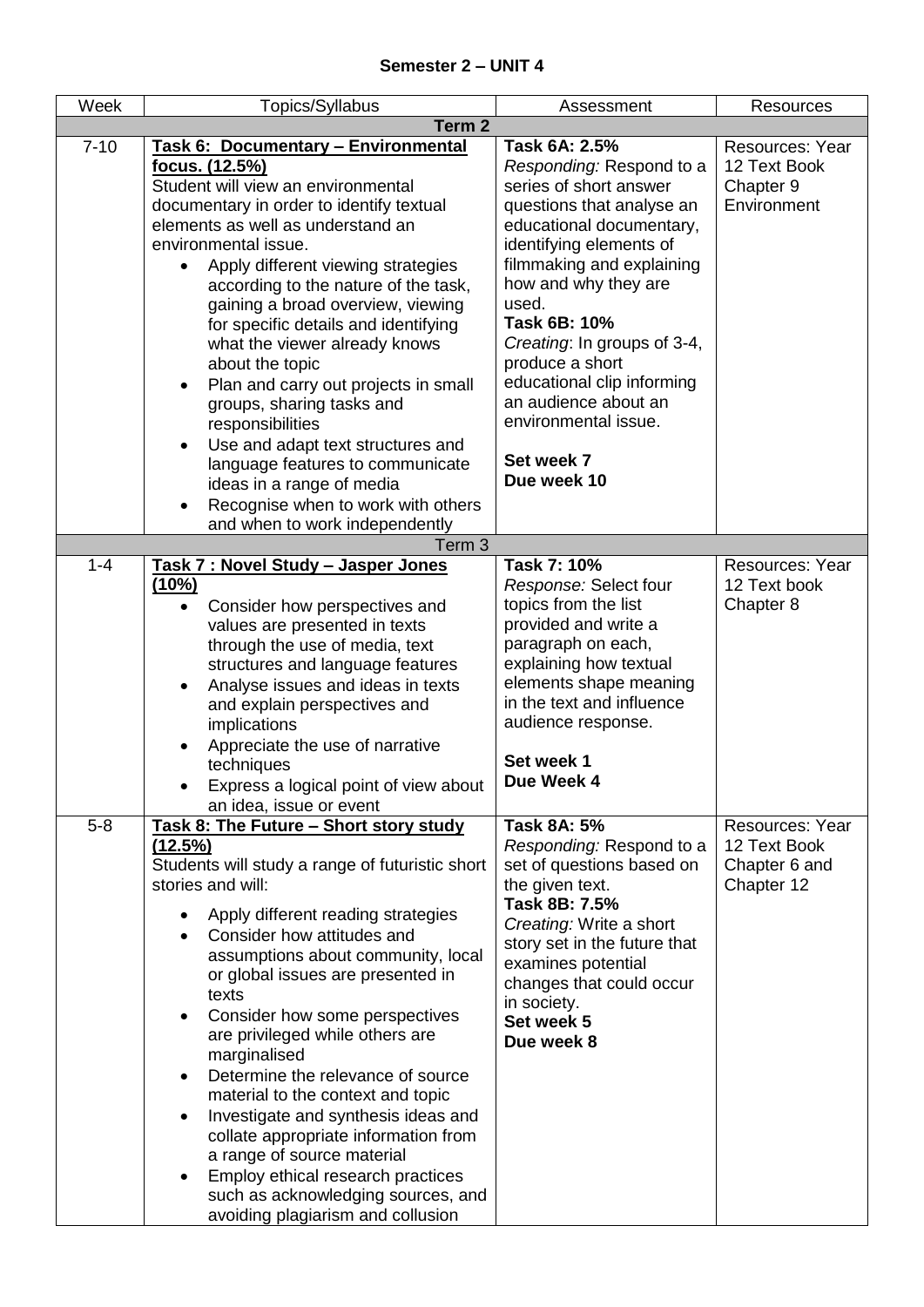| T3 w9-                   | Task 9: Leaving! (7.5%)                                                                                                                                                                                                                                                                                                              | Task 9: 7.5%                                                                                                                                                                                                                             | Resources: Year |
|--------------------------|--------------------------------------------------------------------------------------------------------------------------------------------------------------------------------------------------------------------------------------------------------------------------------------------------------------------------------------|------------------------------------------------------------------------------------------------------------------------------------------------------------------------------------------------------------------------------------------|-----------------|
| T4 w2                    | Task 9: 7.5%                                                                                                                                                                                                                                                                                                                         | Creating: View the TV                                                                                                                                                                                                                    | 12 Text Book    |
|                          | Students will examine influential speeches<br>with a view to writing their own influential<br>speech to be delivered to their peer group.<br>• Use and adapt text structures and<br>language features to communicate<br>ideas<br>• Use personal voice and adopt<br>viewpoints and perspectives to<br>influence an audience and speak | Drama Barracuda and<br>reflect on success, failure,<br>hopes and dreams and the<br>course life can take.<br>Examine influential<br>speeches and then write a<br>speech that reflects on<br>your proud moments,<br>achievements, regrets, | Chapter 15      |
|                          | clearly and coherently about ideas,<br>opinions and personal experiences<br>in a range of oral contexts                                                                                                                                                                                                                              | hopes, goals and<br>ambitions for the future.<br>Set T3 W9                                                                                                                                                                               |                 |
|                          |                                                                                                                                                                                                                                                                                                                                      | Due T4 W2                                                                                                                                                                                                                                |                 |
| <b>END OF SEMESTER 2</b> |                                                                                                                                                                                                                                                                                                                                      |                                                                                                                                                                                                                                          |                 |